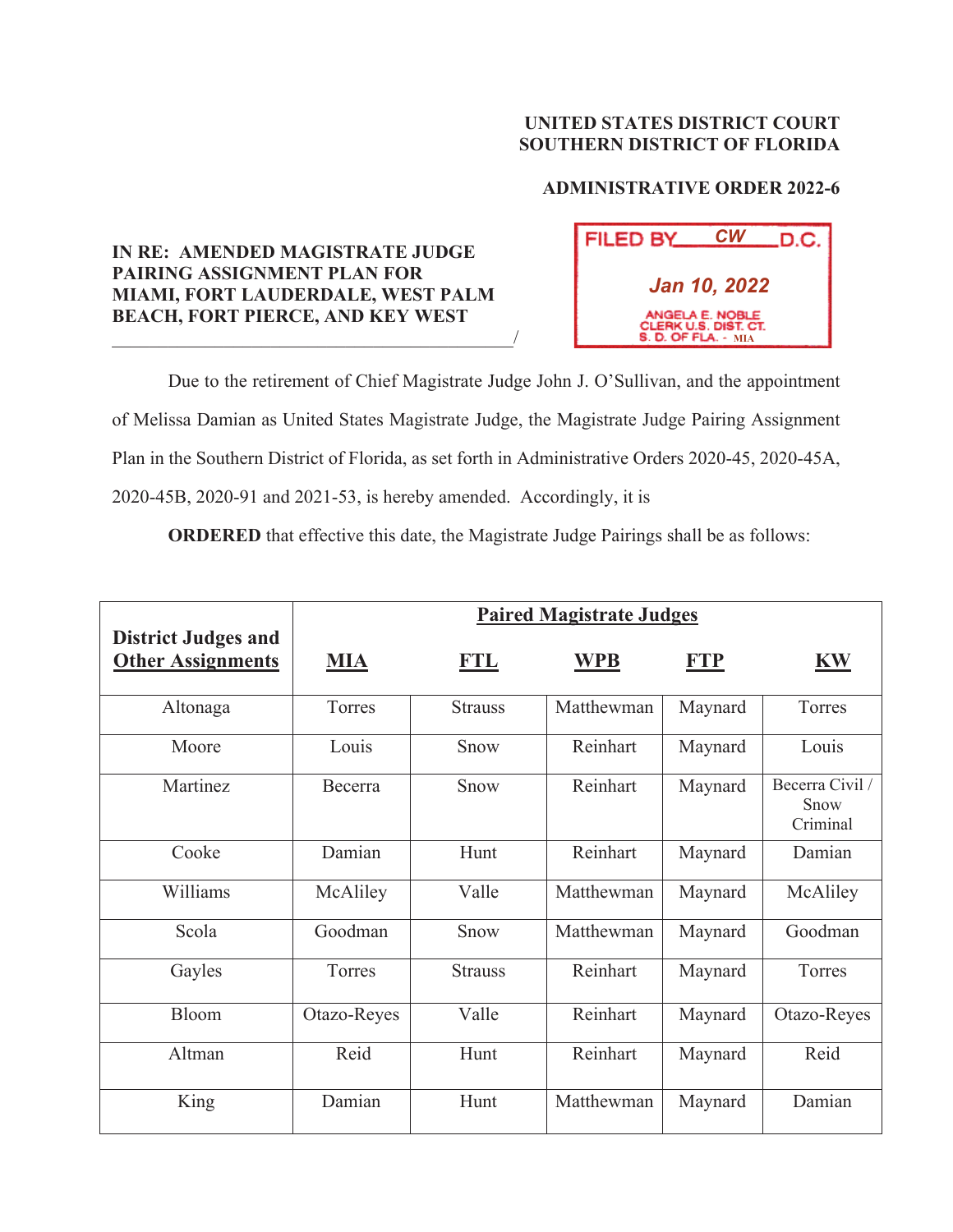|                                                        | <b>Paired Magistrate Judges</b> |                |            |            |           |
|--------------------------------------------------------|---------------------------------|----------------|------------|------------|-----------|
| <b>District Judges and</b><br><b>Other Assignments</b> | <b>MIA</b>                      | <b>FTL</b>     | <b>WPB</b> | <b>FTP</b> | <b>KW</b> |
| Moreno                                                 | Goodman                         | <b>Strauss</b> | Reinhart   | Maynard    | Goodman   |
| Graham                                                 | McAliley                        | Valle          | Matthewman | Maynard    | McAliley  |
| Lenard                                                 | Louis                           | Valle          | Reinhart   | Maynard    | Louis     |
| Seitz                                                  | Reid                            | Snow           | Reinhart   | Maynard    | Reid      |
| Huck                                                   | Becerra                         | <b>Strauss</b> | Matthewman | Maynard    | Becerra   |

| Dimitrouleas | <b>Becerra</b> | Snow                           | Matthewman | Maynard | Becerra  |
|--------------|----------------|--------------------------------|------------|---------|----------|
| Ruiz         | Becerra        | <b>Strauss</b>                 | Reinhart   | Maynard | Becerra  |
| Smith        | Louis          | Valle                          | Matthewman | Maynard | Louis    |
| Singhal      | McAliley       | Valle Civil /<br>Snow Criminal | Matthewman | Maynard | McAliley |
| Cohn         | Torres         | <b>Strauss</b>                 | Matthewman | Maynard | Torres   |

| Middlebrooks | McAliley    | Hunt           | Matthewman | Maynard | McAliley    |
|--------------|-------------|----------------|------------|---------|-------------|
| Rosenberg    | Otazo-Reyes | <b>Strauss</b> | Reinhart   | Maynard | Otazo-Reyes |
| Marra        | McAliley    | Valle          | Matthewman | Maynard | McAliley    |

| annon | Itazo.<br>eves<br>л.<br>$\infty$ | Hunt | $\alpha$ in and<br>паг | aynard<br>$\cdots$ | 500W |
|-------|----------------------------------|------|------------------------|--------------------|------|
|-------|----------------------------------|------|------------------------|--------------------|------|

It is further

**ORDERED** that all recusals by Magistrate Judges in Miami shall be handled by random and blind assignment to another Magistrate Judge from Miami. If all Miami Magistrate Judges recuse, then random and blind assignment to a Magistrate Judge from Fort Lauderdale shall occur.